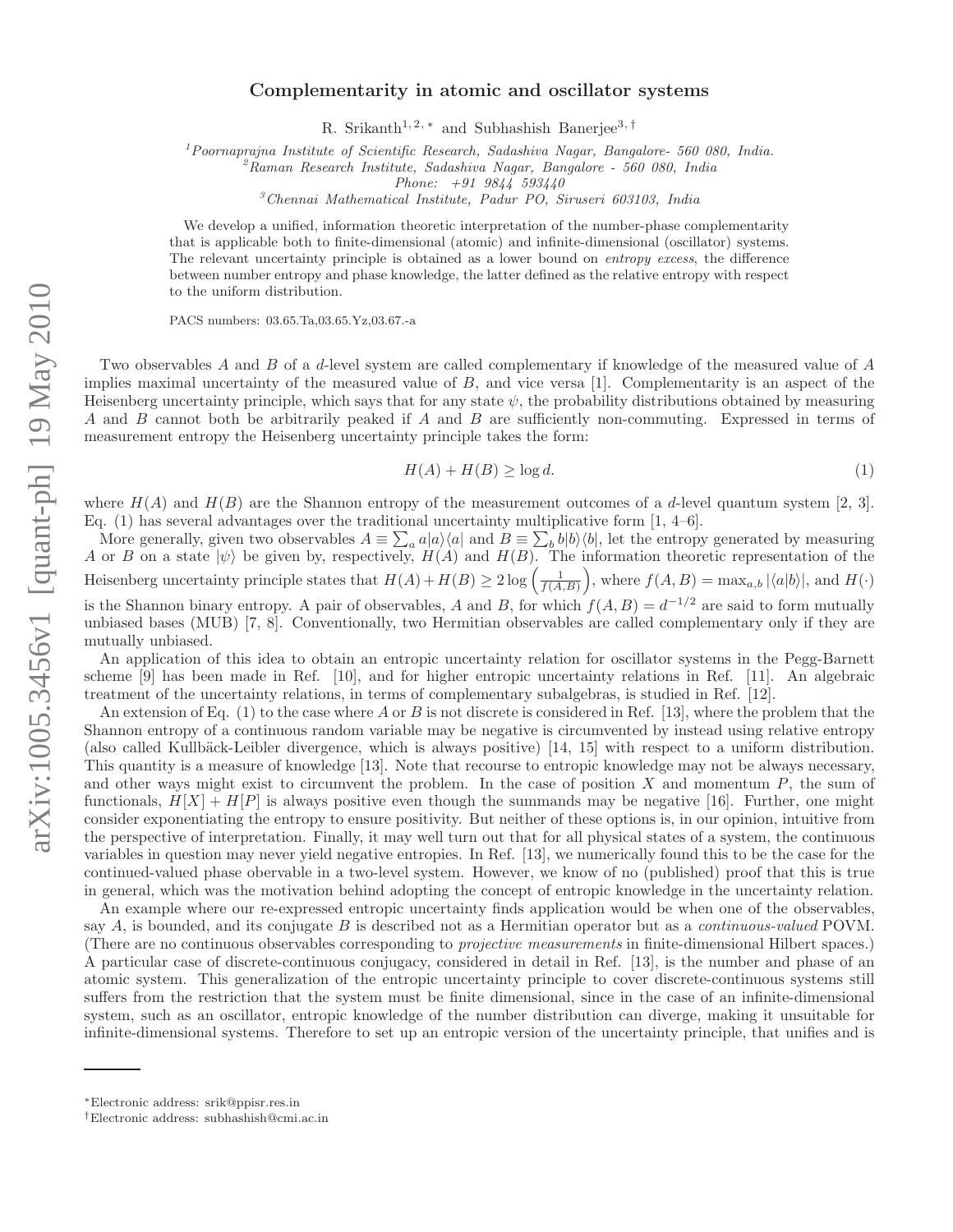applicable to all systems, including infinite dimensional and/or continuous-variable systems, it may be advantageous to use a combination of entropy and knowledge, in particular, the difference between entropy of the discrete, infinite observable and between phase knowledge. This is discussed in detail below.

The quantum description of phases  $[18]$  has a long history of  $[9, 19-23]$ ; see also Refs.  $[24, 25]$ . In the quantum theory of detection, the issue of quant phases appears quite fundamentally as a lack of phase-shift self-adjoint operator that is covariant under shifts generated by the number observable [26, 27]. In a recent approach, which we adopt, the concept of phase distribution for the quantum phase has been introduced [24, 28–30]. This distribution is the expectation value of the canonical phase, the POVM obtained by setting all entries in the phase matrix (defining the generalized phase POVM) equal to 1 [31]. This reference also discusses different forms of complementarity of number and phase, depending on the defintion of phase chosen. In particular, number and canonical phase are not complementary, but satisfy the weaker condition of value complementarity, as defined there. Our present work can be considered as an entropic interpretation of the value complementarity of number and canonical phase. In this section, we briefly recapitulate, for convenience, some useful formulas of quantum phase distributions for oscillator systems. For the case of atomic systems, the basic formulas were presented in [13].

We define a phase distribution  $\mathcal{P}(\theta)$  for a given density operator  $\rho$ , which in our case would be the reduced density matrix, as

$$
\mathcal{P}(\theta) = \frac{1}{2\pi} \langle \theta | \rho | \theta \rangle = \frac{1}{2\pi} \sum_{m,n=0}^{\infty} \rho_{m,n} e^{i(n-m)\theta}, \ 0 \le \theta \le 2\pi
$$
 (2)

where the states  $|\theta\rangle$  are the eigenstates of the Susskind-Glogower [20] phase operator corresponding to eigenvalues of unit magnitude and are defined in terms of the number states  $|n\rangle$  as  $|0\rangle = \sum_{n=1}^{\infty}$  $n=0$  $e^{in\theta}|n\rangle$ , and  $|\theta\rangle\langle\theta|$  is the canonical phase POVM. The sum in Eq.  $(2)$  is assumed to converge. The phase distribution is positive definite and normalized to unity with  $\int_{\theta} |\theta\rangle \langle \theta| d\theta = 1$ .

The complementary number distribution is

$$
p(m) = \langle m|\rho|m\rangle,\tag{3}
$$

where  $|m\rangle$  is the number (Fock) state. Analogous results exist for atomic states, with the Susskind-Glagower states replaced by atomic coherent states [33, 34], and number states by Wigner-Dicke states [35, 36].

Defining entropic knowledge  $R[f]$  of random variable f as its relative entropy with respect to the uniform distribution  $\frac{1}{d}$ , i.e.,  $R[f] \equiv S(f(j)||\frac{1}{d}) = \sum_{j} f(j) \log(df(j))$ , we can recast Heisenberg uncertainty principle in terms of entropy  $H$  and knowledge  $R$ , as shown by the theorem:

Theorem 1 Given two Hermitian observables A and B that form a pair of MUB in a finite dimensional Hilbert space, the uncertainty relation  $(1)$  can be expressed as

$$
X(A,B) \equiv H(A) - R(B) \ge 0.
$$
\n<sup>(4)</sup>

**Proof.** Let the distribution obtained by measuring A and B on a given state be, respectively,  $\{p_j\}$  and  $\{q_k\}$ . Denoting  $H(A) \equiv -\sum_j p_j \log_2 p_j$ , the l.h.s of Eq. (4) is given by  $H(A) - S(B||\frac{1}{d}) = H(A) - \sum_k q_k \log(dq_k) =$  $H(A) + H(B) - \log d$ 

 $\geq 2 \log \left( \frac{1}{f(A,B)} \right) - \log d$ , where the last equation follows from Ref. [1]. For a pair of MUB [4, 5],  $f(A,B) = d^{-1/2}$ , from which the theorem follows.

Phyically Eq. (4) expresses that ignorance of one of two MUB variables is at least as large as the knowledge of the other. Some properties of X are evident. Clearly,  $X(A, B) = X(B, A)$ . It is not difficult to see that  $X(A, B)$ attains its largest value of  $log(d)$  when A and B are MUBs (and the state is an eigenstate of a third MUB), and its minimum value of  $-\log(d)$  when A and B are commuting (and the state is an eigenstate of either observable). We may quantify the 'degree of complementarity' in the following way. Since the above bound is tight, we define  $X_{\text{min}}(A, B) \equiv 2 \log \left( \frac{1}{f(A, B)} \right) - \log d$  as the smallest value of  $X(A, B)$  over all possible states for a given pair of Hermitian observables A and B. This is a monotonically decreasing function in the interval  $[d^{-1/2}, 1]$ , going from 0 to  $-\log(d)$ . Two Hermitian observables A and B are maximally complementary (i.e., form an MUB) if  $X_{\text{min}}(A, B) = 0$ . are minimally complementary (i.e., are compatibe) if  $X_{\text{min}}(A, B) = -\log(d)$ .

A point worth noting about Eq. (4) is that it contains no explicit mention of dimension d. What is remarkable is that we find this situation persists even when one of A or B is not discrete, but a continuous-valued POVM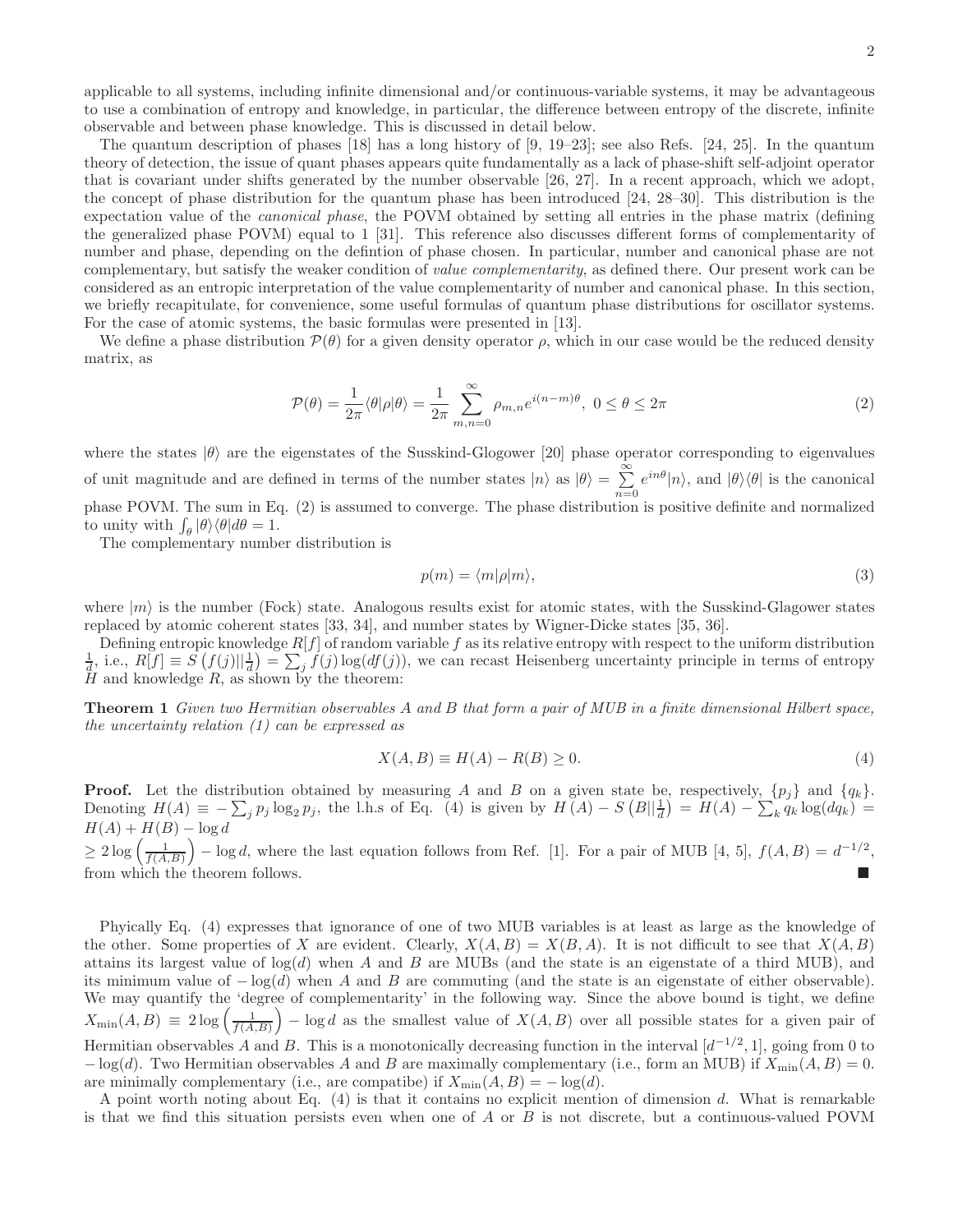(for discrete-valued POVMs, cf. Ref. [37]), and furthermore, the system is no longer finite dimensional but instead infinite dimensional. The only additional requirement is that the continuous-valued variable should be set as  $B$  (the knowledge- rather than the ignorance-variable), since  $H(B)$  can potentially be negative for such variables. This makes  $X(A, B) \geq 0$  as a very succinct and general statement of the uncertainty principle. By contrast, because there is no prior guarantee that measurement entropy  $H(\cdot)$  will be non-negative for a continuous-valued observable, it is not obvious that the version of the Heisenberg uncertainty principle given by (1) is generally applicable, and furthermore, because there is no prior guarantee that measurement entropic knowledge  $R(\cdot)$  will be well-defined for infinite-dimensional variables, the version  $R(A) + R(B) \leq \log(d)$  of Ref. [13] is also not obviously generally applicable.

One catch is that on account of the POVM-nature [26] of B,  $R(B)$  may have a maximum value less than  $log(d)$  in the finite dimensional case. A generalization of the concept of 'maximal complementarity' or 'MUBness' would be to apply those terms to  $A$  and  $B$ , when one of them is a POVM, where the maximal knowledge of the measured value of A implies minimal knowledge of the measured value of B, and vice versa, but with maximum knowledge no longer being required to be as high as  $log d$  bits.

For the phase variable given by the POVM  $\phi$  and probability distribution  $\mathcal{P}(\phi)$ , entropic knowledge is given by the functional [28, 32]:

$$
R[\mathcal{P}(\phi)] = \int_0^{2\pi} d\phi \ \mathcal{P}(\phi) \log[2\pi \mathcal{P}(\phi)],\tag{5}
$$

where the  $log(·)$  refers to the binary base.

It is at first not obvious that Eq. (4) holds for infinite dimensional systems. Based on a result due to Bialynicki-Birula and Mycielski [38], which in turn uses the concept of the  $(p, q)$ -norm of the Fourier transformation found by Beckner  $[16]$  for all values of p, for an oscillator system, we can show that it is indeed the case. In particular,

$$
-\int_{-\pi}^{\pi} d\phi P(\phi) \log(P(\phi)) - \sum_{m=0}^{\infty} p_m \log(p_m) \ge \log(2\pi)
$$
\n(6)

Here it is worth noting that, along the lines of Ref. [38], one may obtain analogous entropic uncertainty relations between phase and number of quanta, as well as between energy and time [17].

Setting the 'number variable' m in Eq. (6) as A, and the phase variable  $\phi$  as B, and noting that the first term in the l.h.s of Eq. (6), using Eq. (5), is just  $log(2\pi) - R[P(\phi)]$ , we obtain

$$
X[m,\phi] \equiv H[m] - R[\phi] \ge 0,\tag{7}
$$

which is Eq. (4) applied to an infinite-dimensional system that includes a non-Hermitian POVM (phase  $\phi$ ). Eq. (7) expresses the fact ignorance of variable m is at least as great as knowledge of its complementary partner,  $\phi$ . Restricting our attention only to number-phase complementarity, we find on comparing Eqs. (4) and (7) that the statement  $X \geq 0$ as a description of the Heisenberg uncertainty relation holds good both for finite and infinite dimensional systems. This version of the Heisenberg uncertainty principle may be called the principle of entropy excess. This thus renders physically intuitive the result of Bialynicki-Birula and Mycielski [38], derived using elements of advanced functional analysis. As related work, we cite an information theoretic interpretation of uncertainty in the context of phase resolution in harmonic oscillator systems, in [39]. Also, the number-phase complementarity, for a harmonic oscillator system, using information exclusion relations has been studied in [40].

As pointed out earlier, the knowledge-sum approach cannot be applied to infinite dimensional systems, whereas the principle of entropy excess can be applied to finite as well as infinite dimensional systems, making it a more flexible tool for describing number-phase complementarity in a host of systems. Here we apply the principle of entropy excess (7) to number-phase complementarity in (finite-level) atomic systems, briefly revisiting results obtained earlier [13] from the perspective of an upper bound on the knowledge-sum of complementary variables, as well as to an infinite dimensional harmonic oscillator, thereby highlighting its greater scope.

When applied to a finite level (atomic) system, the relation (7) still leaves some room for improvement [13]. For example, in the case of qubits (two-level systems), number states saturate the bound because they satisfy  $H(m)$  =  $R(\phi) = 0$ . The corresponding states of the phase variable (which maximize phase knowledge and minimize number knowledge) are the equatorial states, for which  $H(m) = 1$ , but  $R[\phi] \approx 0.245 < 1$  [13]. Following this reference, one way to address this problem is to modify (7) to the inequality

$$
X^{\mu}[m,\phi] \equiv H[m] - \mu R[\phi] \ge 0 \tag{8}
$$

for all pure states in  $\mathbb{C}^2$ , where parameter  $\mu$  (> 0) is chosen to be the largest value such that inequality (8) is satisfied over all state space.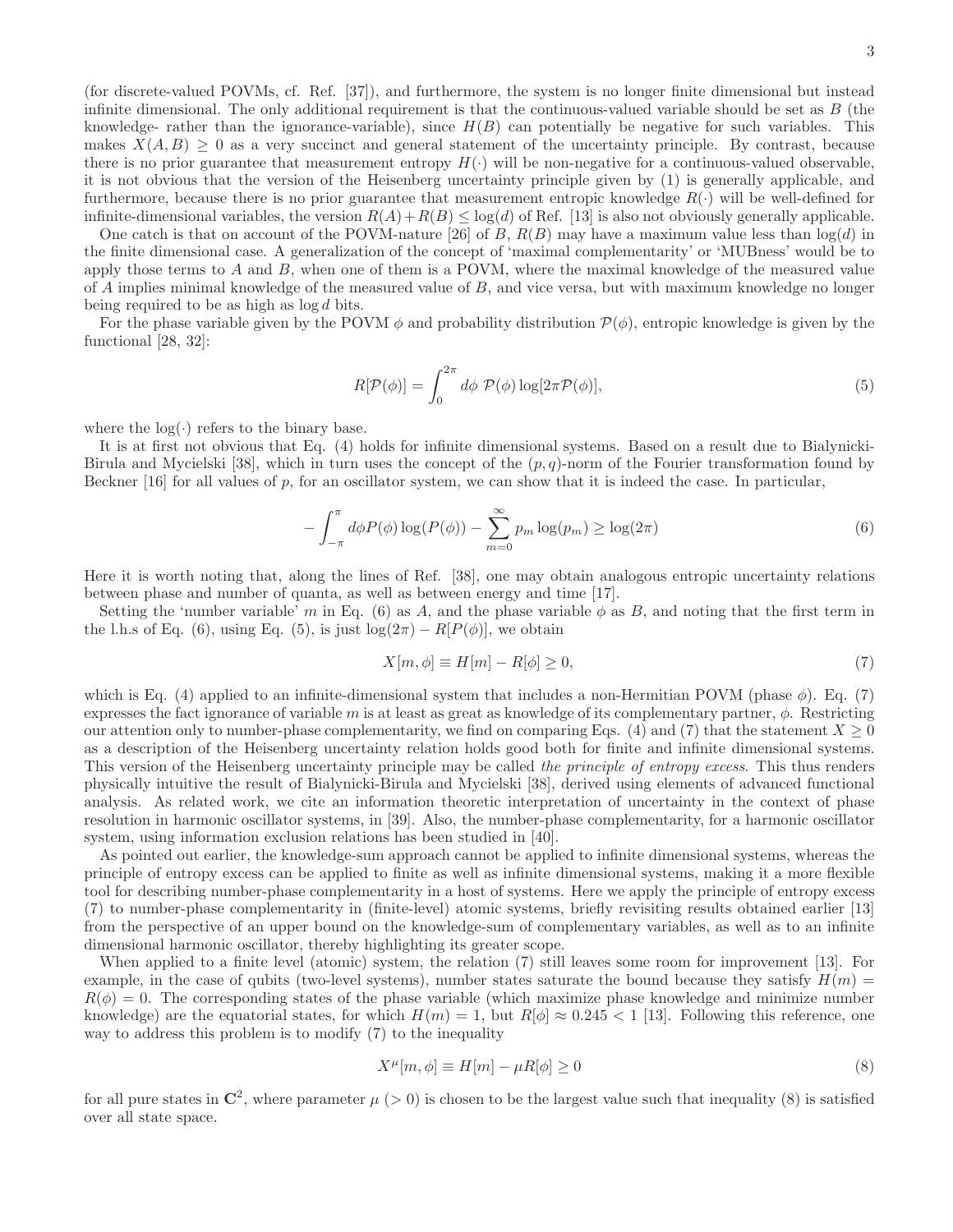From the concavity of  $H[m]$  and the convexity of  $R[\phi]$ , it follows that Eq. (8) holds for any mixed state. Figure (1), illustrates the tighter bound imposed by  $X_{\mu}[m,\phi]$  than  $X[m,\phi]$ . In Figure (2), the number entropy  $H[m]$ , phase knowledge  $R[\phi]$  and entropy excess  $X[m, \phi]$  (Eq. (7)) are depicted for a harmonic oscillator starting out in the usual coherent state  $|\alpha\rangle$ .

We note that as number increases, with increase in  $\alpha$ , so does  $H[m]$  (since the variance of a Poisson distribution equals its mean), whereas phase  $\phi$  becomes increasingly certain, leading to increase in  $R[\phi]$ . Through a numerical search, we found that  $\mu \approx 4.085$  for dimension  $d = 2$  and  $\mu \approx 1.973$  for  $d = 4$ . And when  $d = \infty$ , we find analytically  $\mu = 1$ , as can be seen from the discussion leading up to Eq. (7). From the above numerical-analytical pattern, we conjecture that as the system dimension increases from two to infinity,  $\mu$  falls monotonically from about 4 to 1.

Thus the principle of entropy excess, incorporating knowledge and entropy, emerges as a flexible measure by which number-phase complementarity of finite as well as infinite dimensional systems can be studied in a unified manner.

- [1] H. Maassen and J. B. M. Uffink, Phys. Rev. Lett. 60, 1103–1106 (1988).
- [2] M. Nielsen and I. Chuang, *Quantum Computation and Quantum Information* (Cambridge 2000).
- [3] A. Galindo, M.A. Martin-Delgado, Rev. Mod. Phys. 74, 347–423 (2000); M. Ohya and D. Petz, *Quantum Entropy and Its Use* (Springer-Verlag, New York, 1993).
- [4] K. Kraus, Phys. Rev. D **35**, 3070–3075 (1987).
- [5] D. Deutsch, Phys. Rev. Lett. 50, 631–633 (1983).
- [6] H. Partovi, Phys. Rev. Lett. 50, 1883 (1983).
- [7] I. D. Ivanovic, J. Phys. A 14, 3241–3246 (1981).
- [8] T. Durt, J. Phys. A: Math. Gen. 38, 5267–5284 (2005).
- [9] D. T. Pegg and S. M. Barnett, J. Mod. Opt. 36, 7–19 (1989); Phys. Rev. A 39, 1665–1675 (1989).
- [10] S. Abe, Phys. Lett. A 166, 163–167 (1992).
- [11] S. Wehner and A. Winter, eprint arXiv:0710.1185.
- [12] D. Petz, Reports on Mathematical Physics: 59, 209–224 (2007).
- [13] R. Srikanth and S. Banerjee, Euro Phys. J. D. 53, 217–227 (2009); eprint arXiv:0711.0875.
- [14] S. Kullback and R. A. Leibler, Ann. of Math. Stat. 22, 79–86 (1951).
- [15] P. Hayden, R. Jozsa, D. Petz and A. Winter, Commun. Math. Phys. 246, 359–374 (2004); eprint arXiv:quant-ph/0304007.
- [16] W. Beckner, Ann. Math. **102**, 159-182 (1975).
- [17] M. Grabowski, Phys. Lett. A 124, 19–21 (1987).
- [18] V. Perinova, A. Luks and J. Perina, *Phase in Optics* (World Scientific, Singapore, 1998).
- [19] P. A. M. Dirac, Proc. R. Soc. Lond. A 114, 243–265 (1927).
- [20] L. Susskind and J. Glogower, Physics 1, 49–61 (1964).
- [21] P. Carruthers and M. M. Nieto, Rev. Mod. Phys. 40, 411–440 (1968).
- [22] J. H. Shapiro, S. R. Shepard and N. C. Wong, Phys. Rev. Lett. 62, 2377–2380 (1989).
- [23] W. P. Schleich and S. M. Barnett (eds.), *Quantum Phase and Phase Dependent Measurements*, Physica Scripta Special issue T48 (1993).
- [24] J. H. Shapiro and S. R. Shepard, Phys. Rev. A 43, 3795–3818 (1991).
- [25] M. J. W. Hall, Quantum Opt. 3, 7–12 (1991).
- [26] A. S. Holevo, *Probabilistic and Statistical Aspects of Quantum Theory* (North Holland 1982).
- [27] J.-P. Pellonpää, PhD thesis, 2002. "Covariant Phase Observables in Quantum Mechanics" https://oa.doria.fi/handle/10024/5808?show=full
- [28] S. Banerjee, J. Ghosh and R. Ghosh, Phys. Rev. A 75, 062106 (2007).
- [29] G. S. Agarwal, S. Chaturvedi, K. Tara and V. Srinivasan, Phys. Rev. A 45, 4904–4910 (1992).
- [30] G. S. Agarwal and R. P. Singh, Phys. Lett. A 217, 215–218 (1996).
- [31] P. Busch, P. Lahti, J.-P. Pellonpäpä and K. Ylinen, Jl. of Phys. A: Math. Gen  $34$ , 5923–5935 (2001).
- [32] S. Banerjee and R. Srikanth, Phys. Rev. A 76, 062109 (2007).
- [33] G. S. Agarwal and R. R. Puri, Phys. Rev. A 41, 3782–3791 (1990).
- [34] M. A. Rashid, J. Math. Phys. 19, 1391–1396 (1978).
- [35] F. T. Arecchi, E. Courtens, R. Gilmore and H. Thomas, Phys. Rev. A 6, 2211–2237 (1972).
- [36] R. H. Dicke, Phys. Rev. 93, 99-110 (1954).
- [37] S. Massar, Phys. Rev. A **76**, 042114 (2007); eprint quant-ph/0703036.
- [38] I. Bialynicki-Birula and J. Mycielski, Comm. Math. Phys. 44, 129–132 (1975).
- [39] M. J. W. Hall, Journal of Modern Optics 40, 809–824 (1993).
- [40] M. J. W. Hall, Phys. Rev. Lett. 74, 3307–3311 (1995); Phys. Rev. A 55, 100–113 (1997).